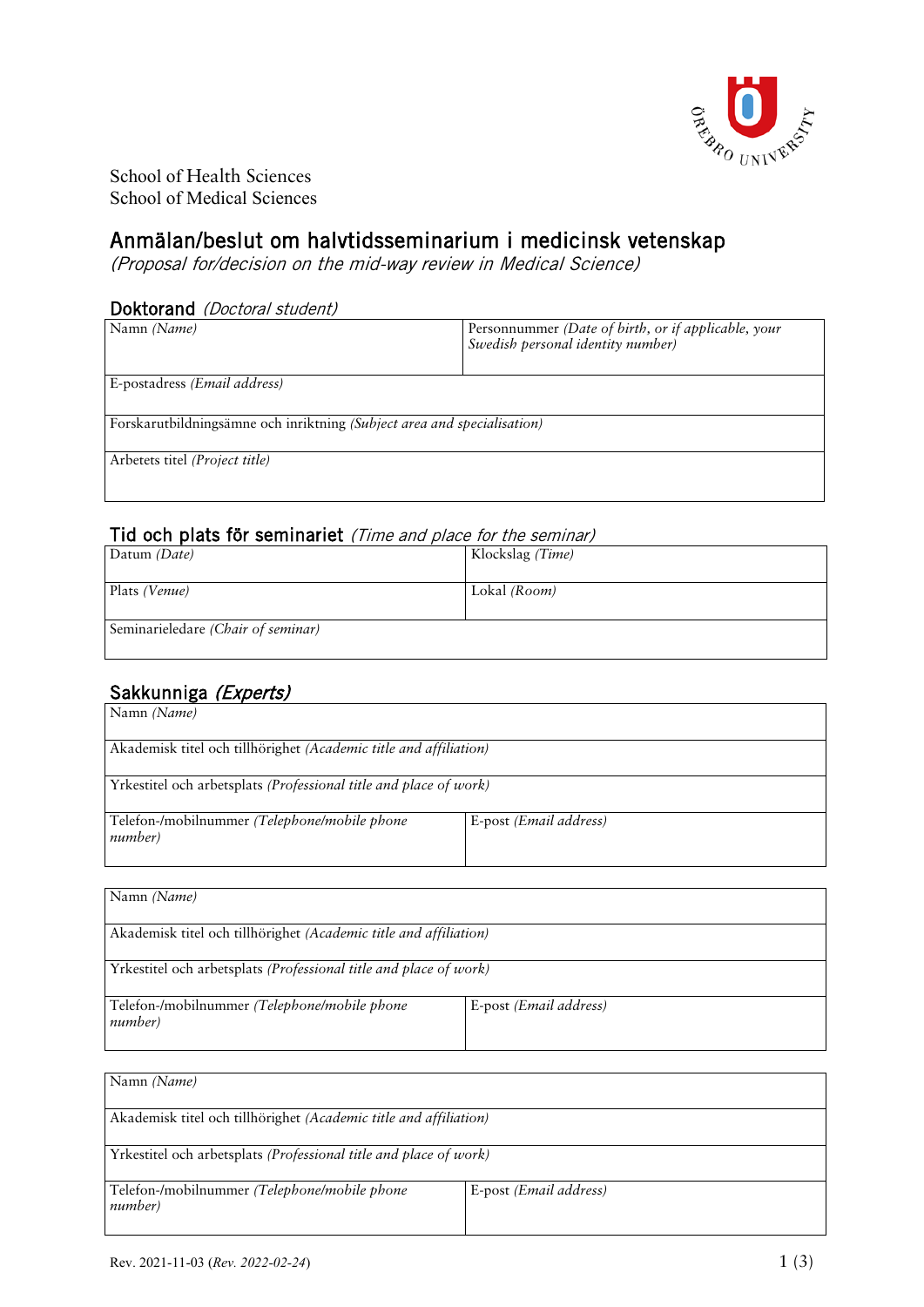### Förslag enlig ovan (As proposed above)

Datum *(Date)* Huvudhandledare *(Principal supervisor)*

### Bifogade handlingar (Attached documents)

Följande handlingar ska bifogas *(Please attach the following documents)*:

halvtidssammanfattning *(mid-way summary)*

artiklar och manuskript *(papers and manuscript)*

förteckning över övrig vetenskaplig produktion i avhandlingsarbetet, d.v.s. konferensabstrakt etc. *(list of other scientific publications part of thesis project, that is, conference abstracts etc.)*

lägesbeskrivning av utvecklingen i doktorandens lärande i relation till målen för doktorsexamen *(status report on the development of the doctoral student's learning in relation to the intended learning outcomes for the doctoral degree)*

kopior av etiska ansökningar och tillstånd (exkl bilagor till ansökningar). Om etikansökan är skriven på annat språk än svenska, norska, danska eller engelska så ska dokumentet översättas av auktoriserad översättare. *(copies of ethical application(s)and permission(s) (excl. appendices to the applications). If the ethical application is written in a language other than Swedish, Norwegian, Danish or English, the document must be translated by an authorised translator)*

resultatintyg ur Ladok (hämtas av doktoranden i [Studenttjänster\)](https://www.oru.se/utbildning/jag-ar-student/mina-studier/studenttjanster/) *(transcript of records from Ladok [printed by the doctoral student in the student portal [Studentjänster\]](https://www.oru.se/english/study/student-services/studenttjanster/))*

redovisning från huvudhandledaren över doktorandens avklarade och inplanerade kurser. Redovisningen ska utgå från kurskraven i den allmänna studieplanen. *(statement from the principal supervisor relating to the doctoral student's completed and planned courses. The statement should be based on the course requirements laid down in the general syllabus*)

kopia på aktuell individuell studieplan (ISP) *(copy of current individual study plan [ISP])*

vid eventuella avvikelser från riktlinjerna bifogas en redovisning av skälen till detta *(an account of the reasons for any deviations from the guidelines)*

Huvudhandledaren skickar blanketten tillsammans med bilagorna till *(The principal supervisor is to submit the form and attachments to)*:

För medicinsk vetenskap med inriktning mot hälso- och vårdvetenskap *(For medical science with a specialisation in healthcare sciences)*. E-post *(Email address):* [fouadm.hv@oru.se.](mailto:fouadm.HV@oru.se)

För medicinsk vetenskap med inriktning mot medicin, kirurgi eller biomedicin *(For medical science with a specialisation in medicine, surgical sciences and biomedicine)*. E-post *(Email address):* [fouadm.mv@oru.se.](mailto:fouadm.mv@oru.se)

Forskarutbildningsadministratören sänder därefter anmälan till inriktningsansvarig för beslut. *(The research study administrator will then forward the proposal to the specialisation coordinator for approval.)*